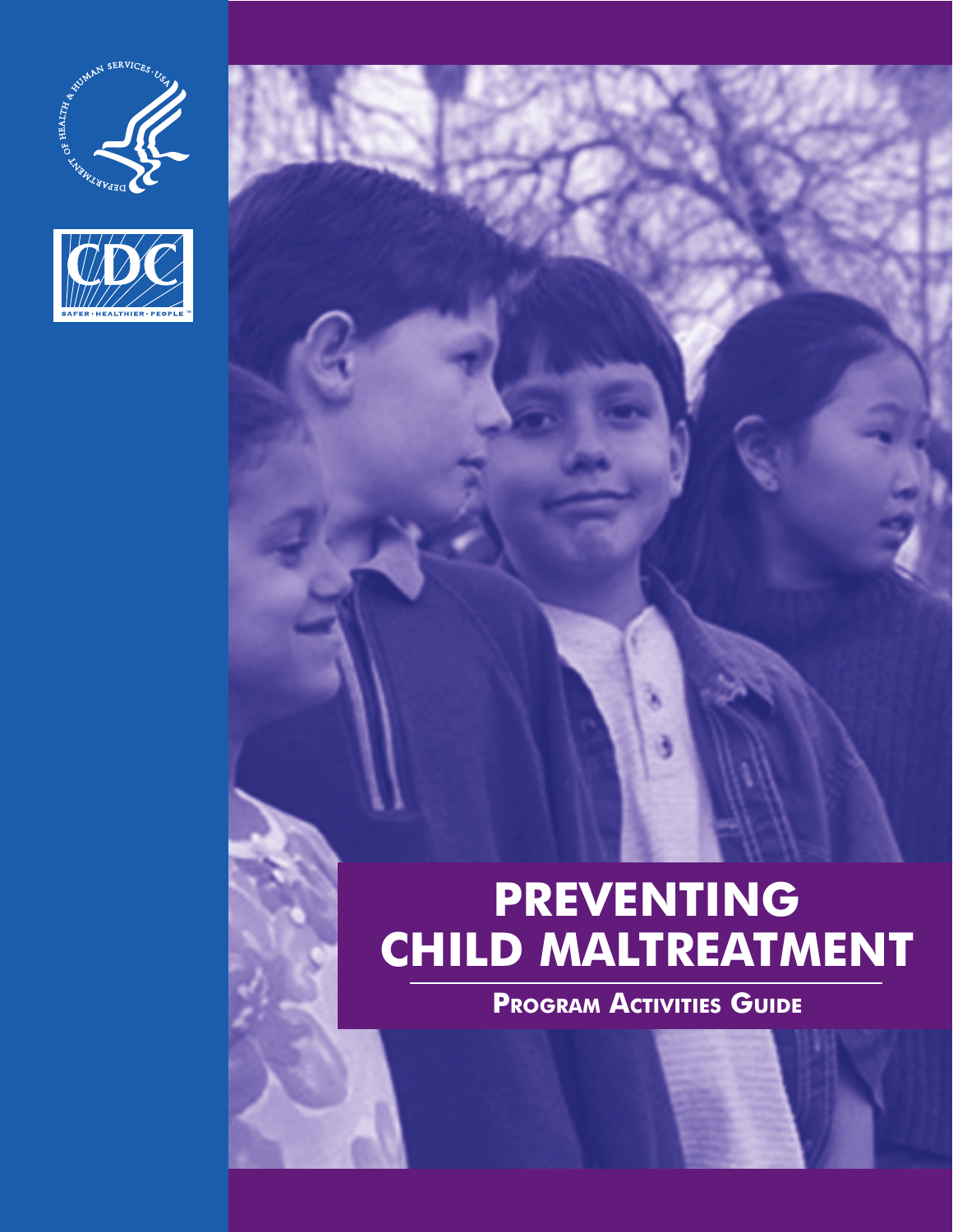# **Preventing Child Maltreatment**

# **The Facts**

The Centers for Disease Control and Prevention (CDC) recognizes child maltreatment as a serious public health problem with extensive short- and long-term health consequences. In addition to the immediate physical and emotional effects of maltreatment, children who have experienced abuse and neglect are at increased risk of adverse health outcomes and risky health behaviors in adolescence and adulthood. Child maltreatment has been linked to higher rates of alcoholism, drug abuse, depression, smoking, multiple sexual partners, suicide, and chronic disease.

CDC defines child maltreatment as any act or series of acts of commission or omission by a parent or other caregiver that results in harm, potential for harm, or threat of harm to a child. Acts of omission include physical abuse, sexual abuse, and psychological abuse, and acts of omission include neglect (physical, emotional, medical/dental, or educational) and failure to supervise. In 2008, an estimated 1,740 children died in the United States as a result of maltreatment, and approximately 772,000 children were found by protective services agencies to be victims of maltreatment. Because many cases go unreported or undetected, the actual number of children who experience maltreatment each year is estimated to be far greater.

# **CDC's Role**

CDC's violence prevention activities are guided by four key principles:

- *An emphasis on primary prevention.* CDC seeks to stop child maltreatment before it occurs. This involves reducing the factors that put people at risk for experiencing violence. It also includes increasing the factors that protect people or buffer them from risk.
- *A commitment to developing a rigorous science base.* CDC's approach includes defining the problem through surveillance, using research to

identify risk and protective factors, developing and evaluating prevention strategies, and ensuring widespread adoption of effective programs.

- *A cross-cutting perspective.* Public health encompasses many disciplines and perspectives, making its approach well suited for examining and addressing child maltreatment.
- *A population approach.* Part of public health's broad view is an emphasis on population health—not just the health of individuals.

To prevent child maltreatment, CDC promotes safe, stable, and nurturing relationships (SSNRs) for children. SSNRs may protect children against maltreatment and other adverse exposures occurring during childhood that compromise long-term health. Healthy relationships are fundamental to the development of the brain and consequently to physical, emotional, social, behavioral, and intellectual capacities.

CDC's strategy to prevent child maltreatment is organized around these four general priorities:

- Measuring impact
- Creating and evaluating new prevention approaches
- Applying and adapting effective practices
- Building community readiness

Additional information about CDC's child maltreatment prevention programs and activities is available at www.cdc.gov/violenceprevention.

# **Key Partners**

Preventing child maltreatment requires the support and contributions of many partners: other federal agencies, state and local health departments, nonprofit organizations, academic institutions, international agencies, and private industry. Partners help in a variety of ways, including collecting data about violence, learning about risk factors, developing strategies for prevention, and ensuring that effective prevention approaches reach those in need.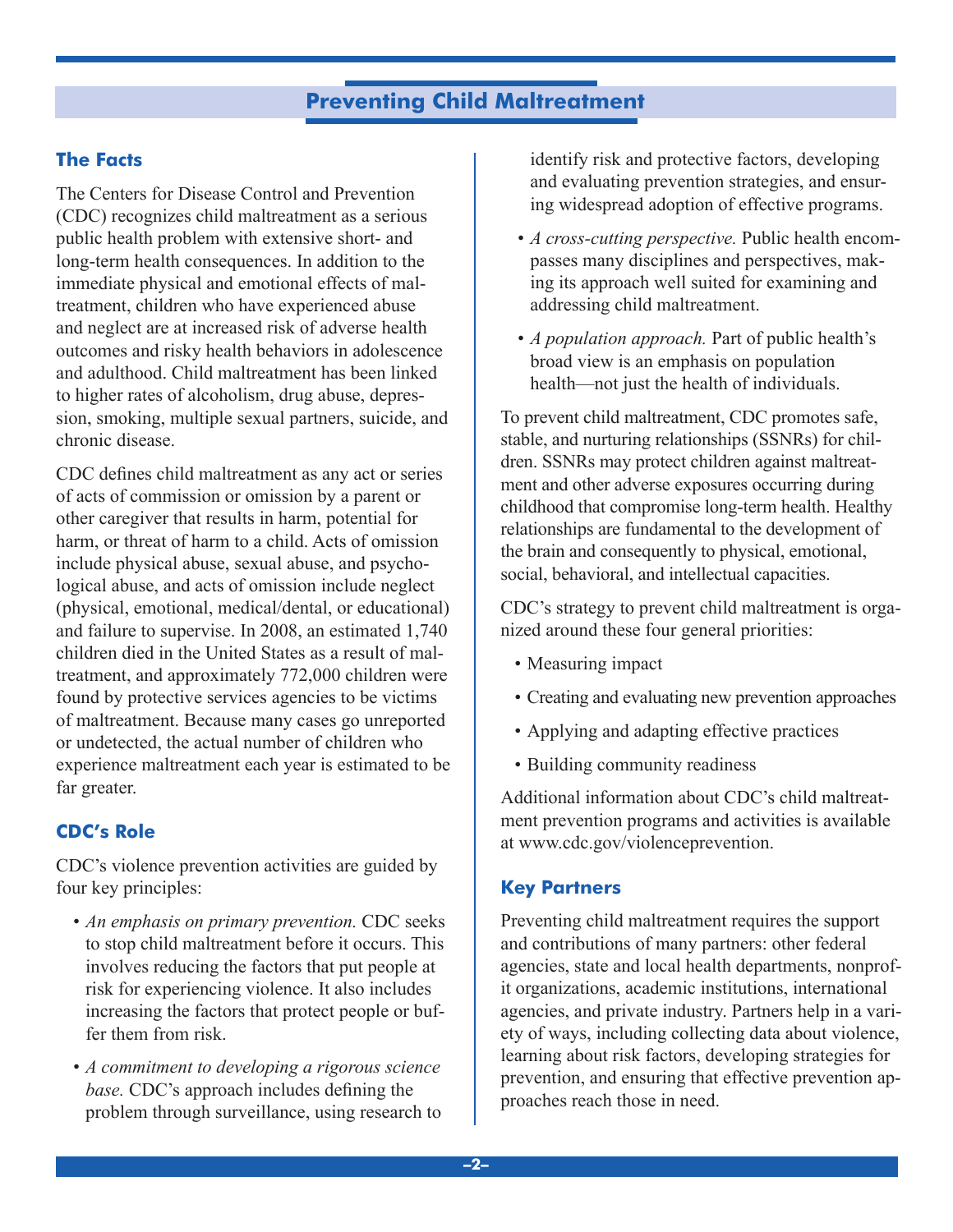# **Monitoring, Tracking, and Researching the Problem**

#### **National Violent Death Reporting System**

State and local agencies have detailed information from medical examiners, coroners, law enforcement, crime labs, and death certificates that could answer important, fundamental questions about trends and patterns in violence. However, the information is fragmented and difficult to access. Eighteen states are currently part of the National Violent Death Reporting System (NVDRS)— Alaska, Colorado, Georgia, Kentucky, Maryland, Massachusetts, Michigan, New Jersey, New Mexico, North Carolina, Ohio, Oklahoma, Oregon, Rhode Island, South Carolina, Utah, Virginia, and Wisconsin. These states gather, share, and link state-level data about violence. NVDRS enables CDC and states to access vital, state-level information to gain a more accurate understanding of the problem of violence. This will enable policy makers and community leaders to make informed decisions about violence prevention strategies and programs, including those that address child maltreatment. The system includes a child fatality review module to augment information collected on child deaths.

#### **Developmental and Intergenerational Paths to Partner Violence and Child Maltreatment**

Researchers from the University of Colorado at Boulder are examining intimate partner violence and child maltreatment in a longitudinal, intergenerational context. The core objective of the CDC-funded study is to identify the developmental pathways and social circumstances that lead to perpetration of intimate partner violence or child maltreatment. The study also aims to identify protective factors that reduce the likelihood that individuals with identified risk factors for perpetration actually engage in intimate partner violence or child maltreatment.

#### **Surveillance for Abusive Head Trauma**

In 2008, CDC convened an expert panel of child maltreatment professionals, abusive head trauma specialists, and state health department representatives to determine a uniform methodology for analyzing hospital discharge data as a surveillance tool for monitoring abusive head trauma. The goal is to develop a single set of ICD 9/10 and external cause of injury codes to identify fatal and non-fatal abusive head trauma in young children. Consistent data will allow researchers to better gauge the scope of the problem, identify high-risk groups, and monitor the effects of prevention programs.

## **Surveillance of Safe, Stable, and Nurturing Relationships**

CDC is working with the Office of Juvenile Justice and Delinquency Prevention and researchers from the University of New Hampshire to gather baseline data on safe, stable, and nurturing relationship (SSNR) behaviors. Sixteen SSNR items were developed and added to the National Survey of Children's Exposure to Violence. The survey collected data from a nationally representative sample of 5,000 youth and their caregivers.

## **Inventory of Resilience Factors and Intervention Opportunities in High-Risk Children**

CDC is analyzing data from a subsample of highrisk children who participated in the National Survey of Children's Exposure to Violence. The study will identify factors that protect against, buffer, and /or compensate for high levels of exposure to violence; assess intervention needs and opportunities; and examine risk and resilience among children in transitioning or unstable environments.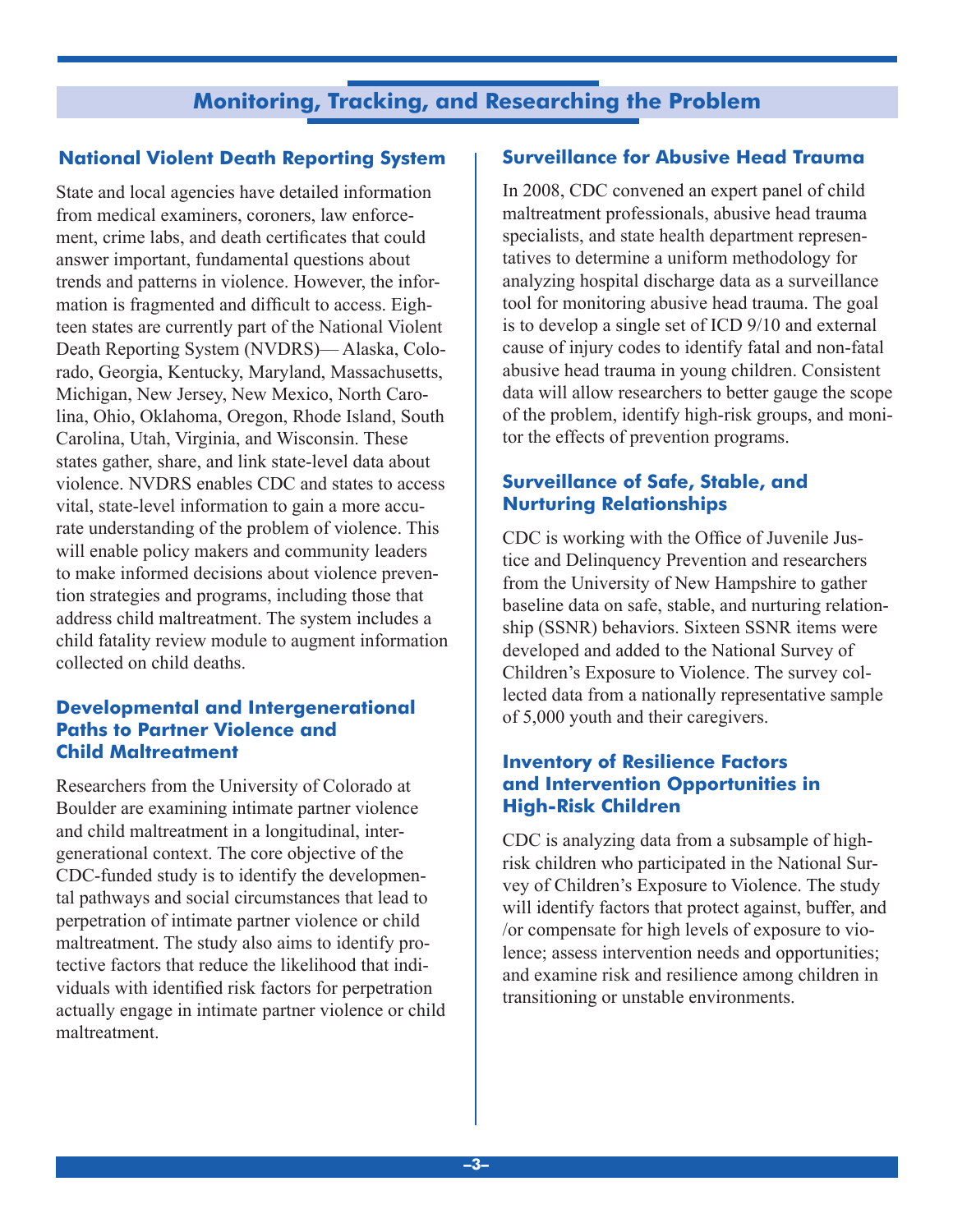# **Developing and Evaluating Prevention Strategies**

#### **Using Technology to Augment the Effectiveness of Parenting Programs**

CDC is funding three projects to examine the impact of using information and communication technology with effective parenting programs. The projects will study the effects of technology on program outcomes, fidelity, enrollment, attrition rates, and costeffectiveness in reducing child maltreatment. The University of Kansas is comparing the traditional parent training component of Project SafeCare to a cell phone enhanced version of the training. Wayne State University is exploring the use of specialized computer software to enhance a traditional Healthy Families America home visiting program. Finally, the University of Oklahoma Health Sciences Center is comparing two approaches for training therapists in Parent Child Interaction Therapy using standard phone consultation and internet-based telemedicine technology.

## **Universal Parenting Project**

CDC has begun an initiative to develop and evaluate a universal strategy for promoting positive parenting and preventing child maltreatment. The first phase of the project includes a literature review of effective parenting programs, content development for a positive parenting intervention, and an expert panel meeting with health communication experts to identify the most effective program packaging and delivery mechanisms. Phase two will focus on the development and testing of the program.

#### **Engaging Fathers in Child Maltreatment Prevention**

CDC is funding two pilot projects that are adapting evidence-based child maltreatment prevention programs to improve male caregiver involvement and engagement. Researchers at Queens College are developing and evaluating a parenting program for fathers based on the Chicago Parent Program and Dialogic Reading. Washington University is developing and evaluating an enhancement to the Positive Parenting Program (Triple-P).

#### **Abusive Head Trauma Prevention**

CDC is funding two projects to establish the effectiveness and cost-effectiveness of delivering abusive head trauma prevention information to parents and other caregivers in hospitals at the time of delivery and in public health clinics or pediatricians' offices at the first postnatal visits. Researchers at Pennsylvania State University's Hershey Medical Center are evaluating the effectiveness of a statewide prevention program that will educate parents of all newborn infants about the impact of violent infant shaking. Some parents will also receive information about crying and violent shaking at the two-, four-, and six-month health maintenance visits. Researchers from the University of North Carolina at Chapel Hill are implementing and evaluating the Period of Purple Crying program to educate North Carolina parents about normal infant crying patterns, how to respond to crying, and the dangers of shaking. Booster shots of the program are being delivered in prenatal classes and at two-week well-child checkups. A statewide media campaign is being developed to reinforce program messages.

#### **Thoughtful Parenting Program for Mothers and Fathers**

Researchers from Northern Illinois University are working with CDC to extend the evaluation of the Thoughtful Parenting: Moment to Moment (TPMM) prevention program. Preliminary data from a clinical trial with at-risk mothers indicate that TPMM is effective in reducing child physical abuse and depressive symptoms. The extended evaluation will include both mothers and fathers to examine whether gender moderates effectiveness.

#### **Implementing SafeCare to Prevent Child Maltreatment in Underserved Populations**

CDC is funding researchers at Georgia State University to examine the impact of enhanced training for trainers and coaches in a statewide rollout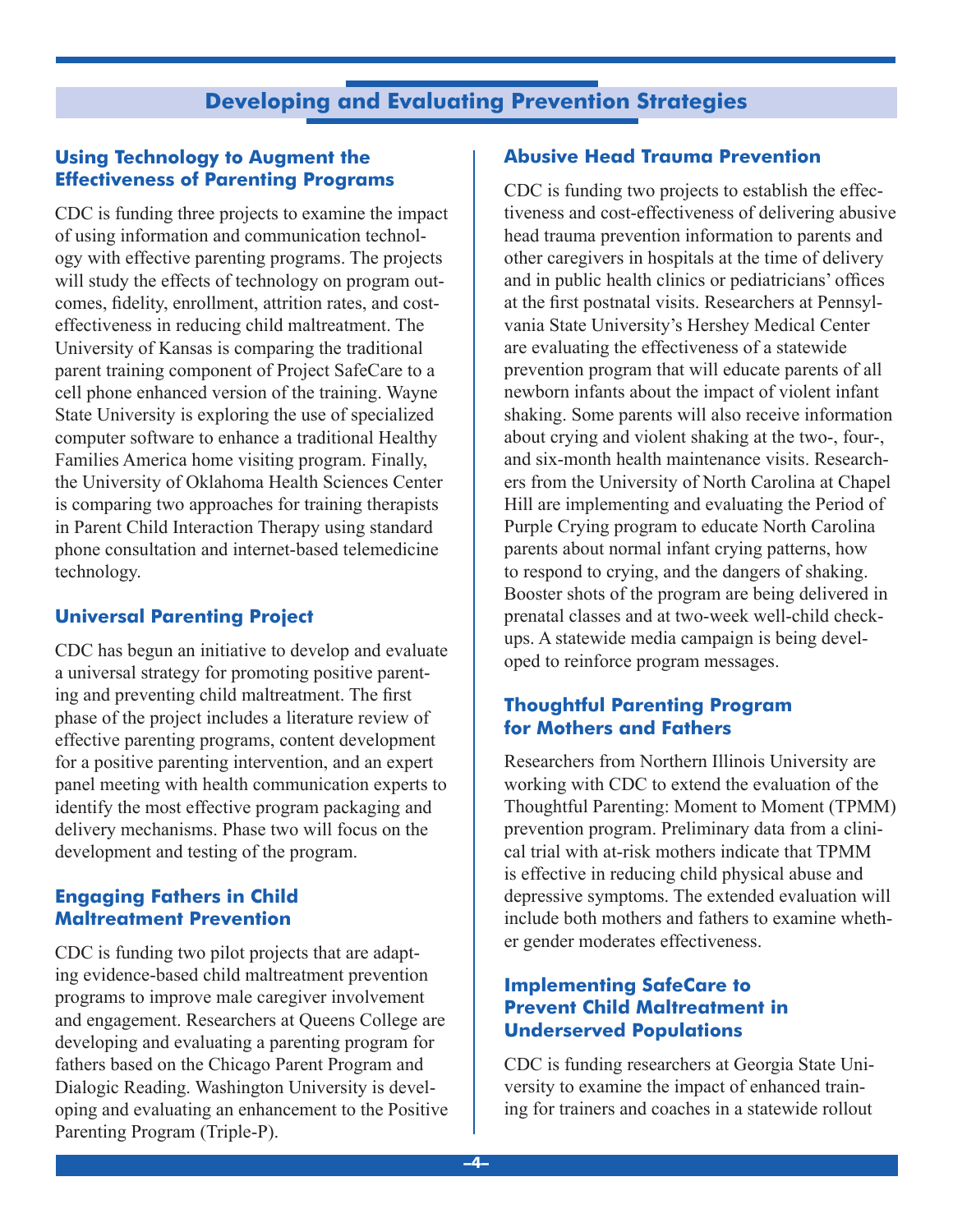of the SafeCare parent training program. Through SafeCare, trained professionals work with at-risk families in their home environments to improve parenting skills such as planning and implementing activities with children, responding appropriately to child behavior, improving home safety, and addressing health issues.

## **Dynamic Adaptation Process to Implement SafeCare**

CDC is working with researchers at the University of California, San Diego to study a Dynamic Adaptation Process (DAP) for making decisions about implementation of SafeCare, an evidence-based parent-training program. The study is assessing the feasibility, acceptability, and utility of using DAP to implement SafeCare compared to implementation as usual. Fidelity and client outcomes are also being assessed.

# **Cascading Diffusion of SafeCare**

CDC is working with researchers from the University of Oklahoma Health Sciences Center to test a new and promising implementation and diffusion approach for transporting SafeCare into an existing family preservation/family reunification service network in San Diego County, California. A small seed program is being developed. Then, providers from the seed program will act as coaches and implementation agents for other agencies in the system.

# **Outcome Evaluation of the ACT Parents Raising Safe Kids Program**

CDC is funding researchers from the University of North Carolina at Charlotte to evaluate the effectiveness of the Adults and Children Together Against Violence Parents Raising Safe Kids program as an economical primary prevention program for child maltreatment. The program includes information on child behavior, children and violence, conflict resolution, and positive parenting. Researchers will work with the American Psychological Association and community service sites in three states to evaluate the program.

## **Family Intervention to Prevent Child Maltreatment**

Researchers from the University of Oregon are working with CDC to test the implementation effectiveness of Family Check Up, a family intervention designed to reduce the growth of problem behavior, enhance parenting skills, and decrease family violence. Researchers will collaborate with four mental health providers in an urban community to implement the program.

# **Measuring Changes in Quality of Life**

CDC is conducting a study to measure changes in quality of life related to child maltreatment. Researchers are using focus groups to help identify key attributes of quality of life. Then a questionnaire will be developed, pilot tested, and fielded to measure the loss in quality of life associated with child maltreatment. Quality of life measures are useful in conducting economic evaluations of child maltreatment prevention programs.

# **Framework and Literature Review for Long-Term Costs of Child Maltreatment**

CDC is developing a framework for estimating the long-term costs of child maltreatment. To inform the framework, researchers are conducting a systematic review of potential long-term consequences and the costs associated with them. The effects of child maltreatment on future violence perpetration, on longterm physical and mental health, and on educational attainment and future productivity are included.

#### **Estimating the Medical Costs of Child Maltreatment**

Existing research on the medical and economic burden of child maltreatment is extremely limited. CDC is working on a project to link data from the National Survey on Child and Adolescent Well-Being with individual Medicaid claims. Researchers aim to develop an analytic approach for estimating the annual medical costs attributable to child maltreatment among children ages 0 to 17 years.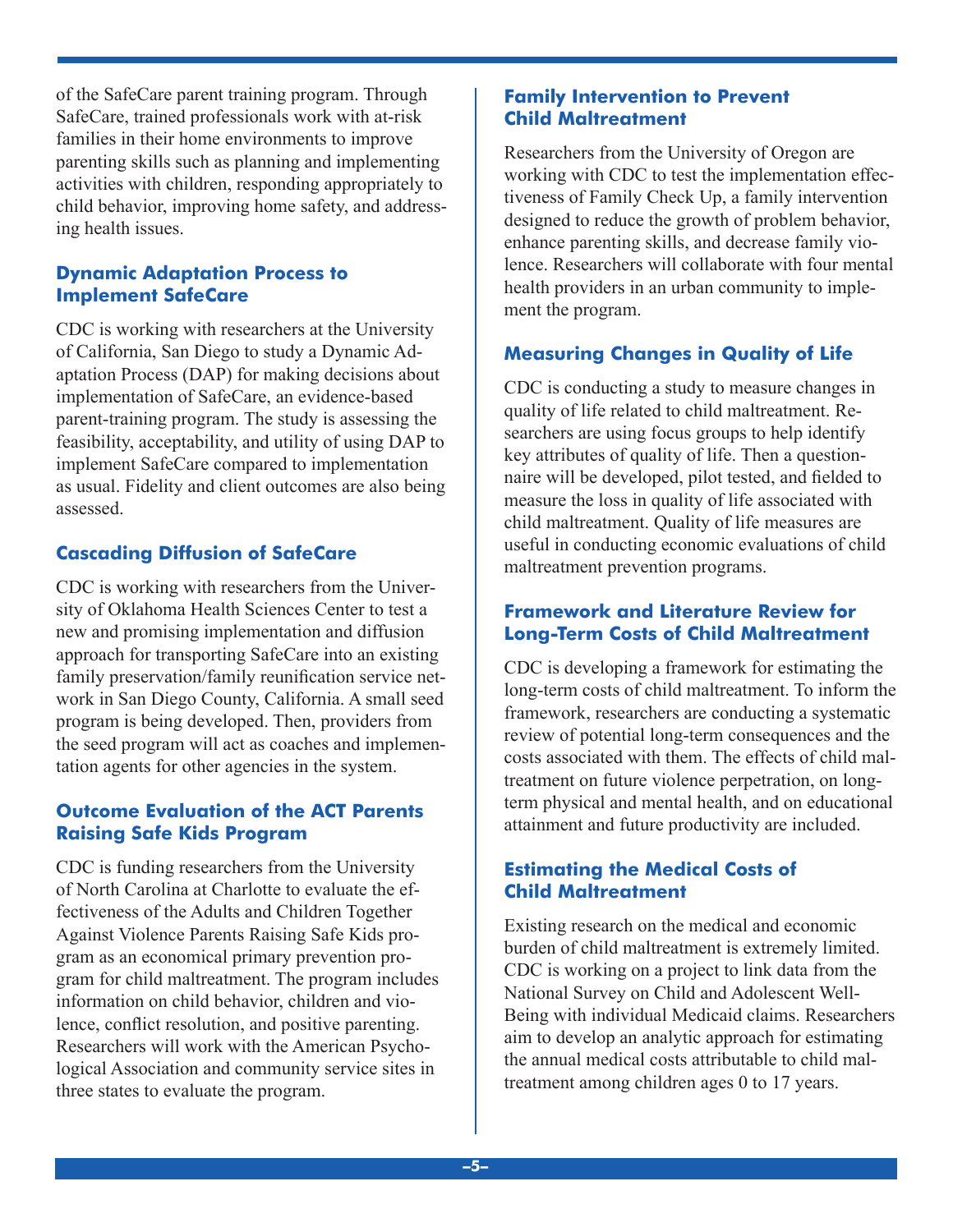# **Supporting and Enhancing Prevention Programs**

# **Knowledge to Action Child Maltreatment Prevention Consortium (K2A)**

CDC is partnering with the National Alliance of Children's Trust and Prevention Funds, the Office on Child Abuse and Neglect (OCAN), Parents Anonymous Inc, and Prevent Child Abuse America to lead the Knowledge to Action Child Maltreatment Prevention Consortium (K2A). The Consortium prioritizes, stimulates, and integrates research, policy, and practice by transferring knowledge to community and societal level actions that promote safe, stable and nurturing relationships for children. K2A focuses on primary prevention, public health, actionable knowledge transfer, and community and societal level change. Through a facilitated process, the K2A membership of diverse experts and stakeholders are identifying key sectors, actions and leverage points at community and societal levels in assuring that children are raised in safe, stable, and nurturing environments.

# **Developing Shaken Baby Prevention Resources**

CDC is developing a guide for state health departments and community organizations and a guide for journalists on shaken baby prevention. The prevention resources were informed by a panel of experts, a national survey on health behaviors, a media analysis, and discussions with health departments and community organizations.

# **Implementing Safe, Stable, Nurturing Relationships for Children**

Building upon CDC's strategic direction for child maltreatment, CDC is developing a framework, messages, and tools to support safe, stable, and nurturing relationships (SSNRs) for children. The goal is to translate the science-based strategies behind SSNRs for public health practitioners and policymakers and encourage them to use these ideas/strategies as a means to preventing child maltreatment.

## **Public Health Leadership Initiative**

CDC is partnering with the CDC Foundation and the Doris Duke Charitable Trust Fund to better understand and support the work that state public health agencies are engaging in to prevent child maltreatment and promote safe, stable, and nurturing relationships (SSNRs) for children. The project will identify emerging state public health leaders in child maltreatment prevention and the promotion of SSNRs, provide concrete recommendations for state actions to promote SSNRs, develop and test tools and resources to support state actions, and disseminate these tools through public health leadership organizations and other channels.

# **Translating Research to Impact Health**

CDC has awarded three public health research grants for translation research related to child maltreatment prevention. The grant program aims to improve the adoption and accelerate the dissemination of proven effective interventions that can make critically important impacts on health. Research Triangle Institute is developing an evidence-based dissemination strategy for the Infant Mental Health-Court Team Program, an important step towards the institutionalization of child-parent psychotherapy in judicial practice to prevent the recurrence of maltreatment of infants and toddlers. The University of Kansas Center for Research is examining the translatability of the Play and Learning Strategies program, an evidence-based program demonstrated to increase responsive parenting and promote healthy infant development. New York's Monroe County is translating individual evidence-based interventions into a comprehensive, coordinated program for children in foster care aimed at improving mental health assessment and treatment, expanding parenting skills of caregivers, and enhancing the visitation process.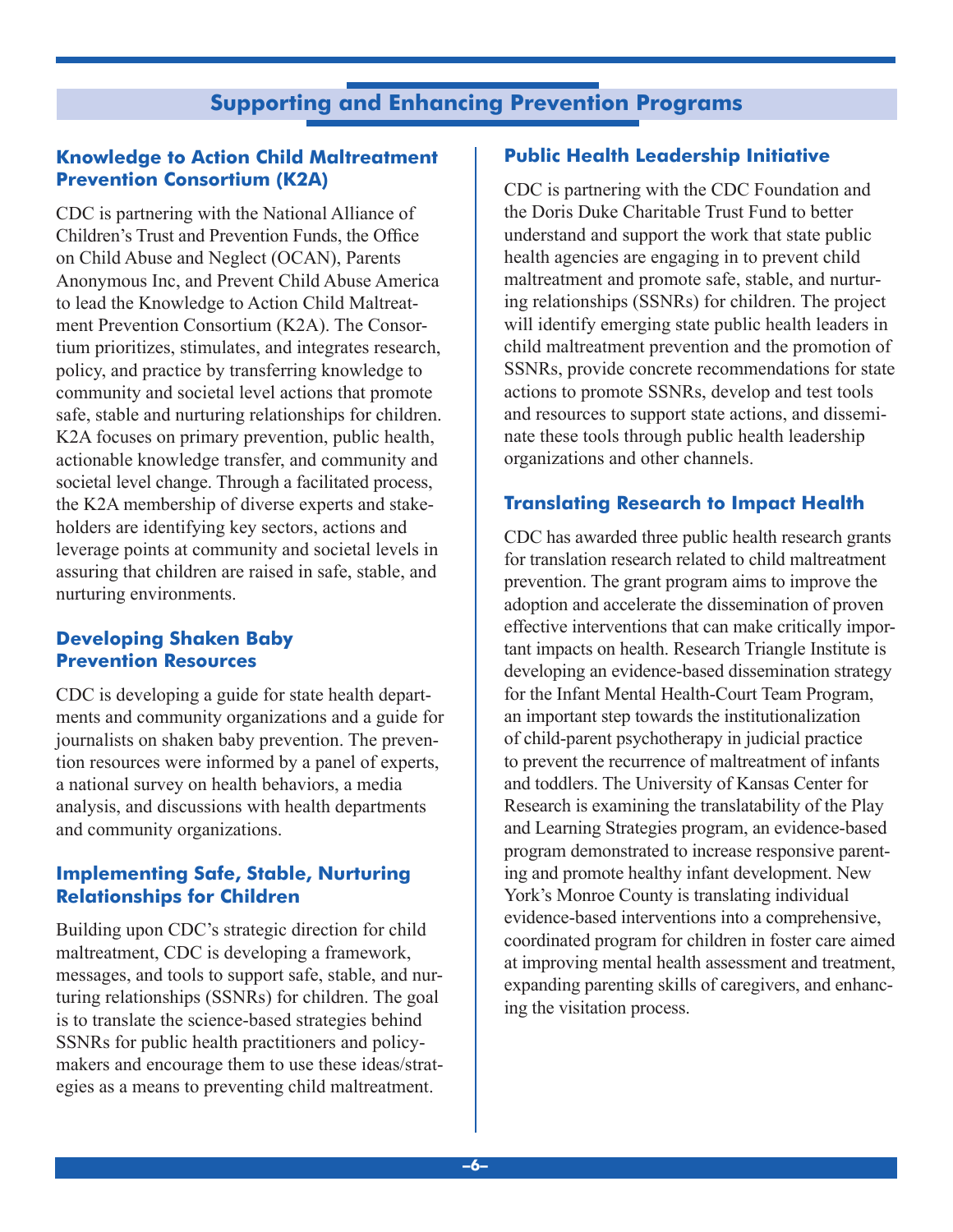#### **Enhancing Parent Training Components of Early Learning Centers**

CDC is exploring the feasibility of integrating evidence-based parent training programs into comprehensive early learning centers. A literature review and interviews were conducted and findings provided descriptions of the core elements and resource requirements of the programs and centers, identified examples of successful integration, highlighted the potential facilitators and challenges for integration, and provided key considerations for implementation.

# **Key Publications**

#### **Uniform Definitions and Recommended Data Elements**

CDC has developed *Child Maltreatment Surveillance: Uniform Definitions for Public Health and Recommended Data Elements* to improve and standardize data collected for child maltreatment surveillance. Consistent data allow researchers to better gauge the scope of the problem, identify high-risk groups, and monitor the effects of prevention programs.

#### **Exploring Cultural Attitudes and Beliefs About Parenting Practices**

*Promoting Healthy Parenting Practices Across Cultural Groups: A CDC Research Brief* summarizes findings from a CDC study on cultural values and parenting and child rearing. The study focused on five cultural groups—African-Americans, American Indians, Asian-Americans, Hispanic-Americans, and non-Hispanic Whites. It examined the ways that parents respond to children's behavior and their views of desirable or undesirable parenting practices. Uncovering the differences and commonalities in values, normative practices, and child-rearing goals across cultural groups is an important step in developing culturally-competent and effective programs for parents of all cultural backgrounds.

#### **Strategic Direction for Child Maltreatment Prevention**

The strategic direction for child maltreatment prevention describes a five-year vision for CDC's prevention work. The overall strategy for preventing child maltreatment is to promote safe, stable, and nurturing relationships for children.

#### **Creating Safe Environments for Youth**

CDC developed *Preventing Child Sexual Abuse Within Youth-serving Organizations: Getting Started on Policies and Procedures* to assist youth-serving organizations as they begin to adopt prevention strategies for child sexual abuse. The guide identifies six key components of child sexual abuse prevention for organizations and includes prevention goals and critical strategies for each component.

#### **Examining the Effects of Childhood Stress**

*The Effects of Childhood Stress on Health Across the Lifespan* summarizes the research on childhood stress and its implications for adult health and wellbeing. Of particular interest is the stress caused by child abuse, neglect, and repeated exposure to intimate partner violence (IPV). This publication provides violence prevention practitioners with ideas about how to incorporate information on childhood stress into their work.

# **Insight on Parent Training Programs**

CDC behavioral scientists conducted a meta-analysis of the current research literature on parent training programs to identify components associated with more effective and less effective programs. *Parent Training Programs: Insight for Practitioners* summarizes the findings of this meta-analysis and provides practitioners who work with parents and families guidance in making evidence-based program decisions to improve parenting skills and prevent child emotional and behavior problems.